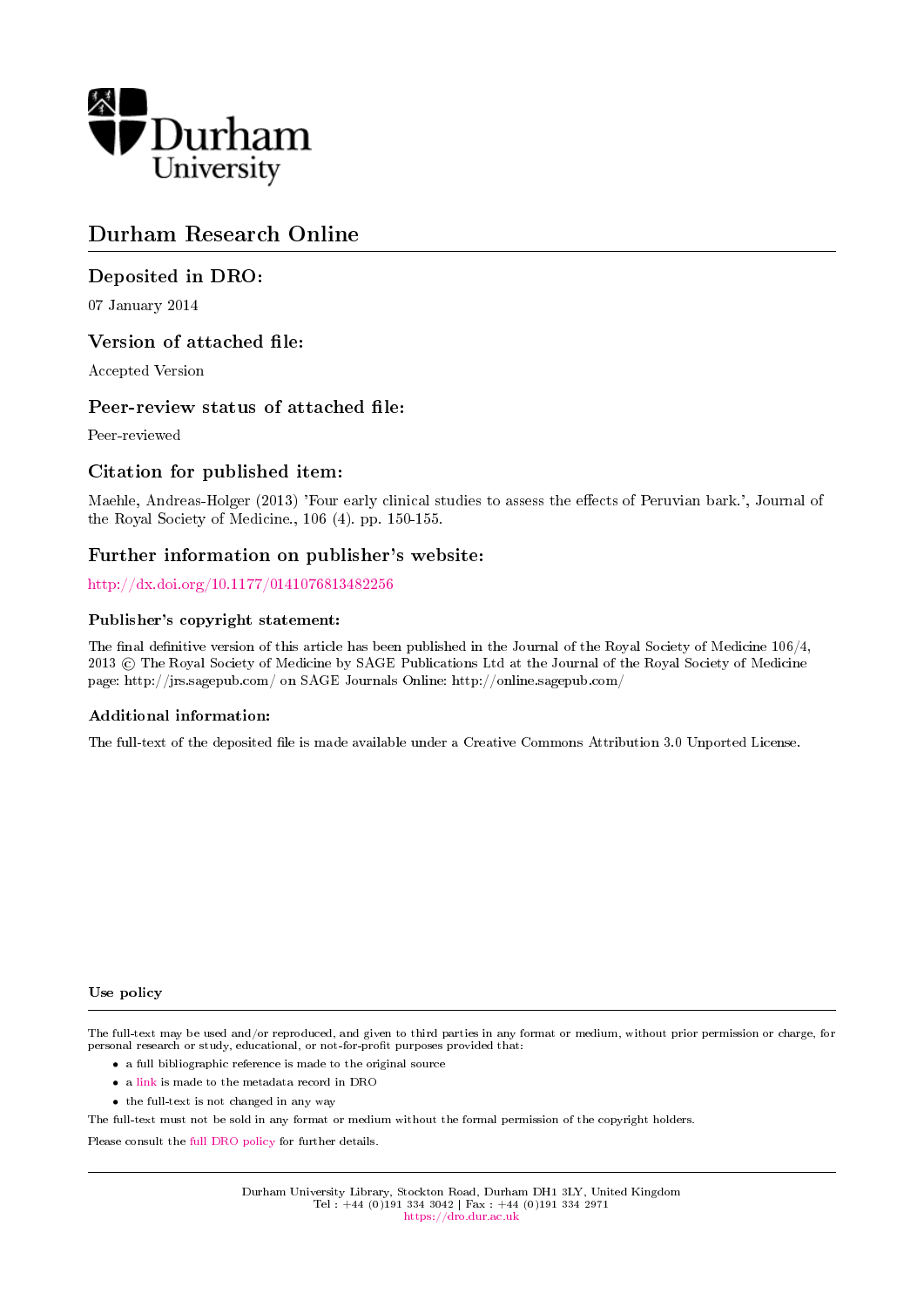**jameslindlibrary.org**

# **Maehle A-H (2011). Four early clinical studies to assess the effects of Peruvian bark.**

Download page as pdf

© Andreas-Holger Maehle, Department of Philosophy, University of Durham, 50 Old Elvet, Durham DH1 3HN. Email: [a.h.maehle@durham.ac.uk](mailto:a.h.maehle@durham.ac.uk)

### **Introduction**

From the late seventeenth century onwards, *in vitro* and animal experimentation, chemical tests and microscopical observation, and the analysis of single case histories were used to understand the pharmacology and therapeutic properties of the Peruvian bark. Four examples illustrate how "clinical experiments" with the bark were made during the last third of the eighteenth century: in a hospital, the army, the navy, and finally in private practice.

### **Cite as:**

Maehle A-H (2011). Four early clinical studies to assess the effects of Peruvian bark. JLL Bulletin: Commentaries on the history of treatment evaluation [\(www.jameslindlibrary.org](http://www.jameslindlibrary.org)).

## **Francis Home**

The first example is that of the Edinburgh professor of *materia medica*,

Francis Home (1719-1813), who tested various medicines on patients in the Royal Infirmary [\(Home](http://www.jameslindlibrary.org/illustrating/records/clinical-experiments-histories-and-dissections/title_pages) 1780; Home 1782; Risse 2005). In words reminiscent of John Aikin's *Thoughts on Hospitals* [\(Aikin](http://www.jameslindlibrary.org/illustrating/records/thoughts-on-hospitals/title_pages) 1771*)*, Home explained why he regarded patients in this charitable institution as particularly suitable: their complaints originated from the body rather than the mind or habits; compared to patients in "higher life", their "theories and caprices" were less troublesome; they usually had no long history of previous treatments; and their diet was under absolute control (Home 1782, p v-vi; Aikin 1771, p 79-80). Furthermore, since simple medicines were prescribed in hospital practice, the effects of single drugs could be observed in rather pure form. More specifically, in the teaching ward of the Edinburgh Royal Infirmary, studies were witnessed and discussed by other doctors and students; and the cases were carefully documented, both in the Infirmary's records and the students' 'report-books' (Home 1782, p vi-ix).

Home was aware of the ethical implications of his therapeutic experiments. The physician, he stated, was 'responsible to his own conscience alone' and could try new treatments, provided he had 'a probability of success' and proceeded with caution (Home 1782, p vi; Aikin 1771, p 80-1). Indeed clinical experimentation was criticized by Home's colleague James Gregory (1753-1821), who described it as '*corio humano ludere'* , that is, 'playing with human hide'. Like Home, he demanded that the patients themselves should benefit from the studies to which they had contributed, and that they must not be put in danger for the sake of scientific curiosity. Aikin, in contrast, in defending studies on hospital patients, observed 'I am aware that the very name *experiment* occasions great outcries and prejudices among the vulgar; and that it is apt to startle some well disposed persons of a superior class' [\(Aikin](http://www.jameslindlibrary.org/illustrating/records/thoughts-on-hospitals/title_pages) 1771, p 76).

In such a climate of ethical awareness it was certainly important for Home to be clear about his intentions. These were, as he declared in the summary of his studies, 'to ascertain the effects and value of several remedies in general use, and to discover new relations in others' (Home 1782, p vii-viii). Both aspects played a role in his studies of Peruvian bark. Home's main study of the bark was concerned with whether it should be given shortly before or just after a fit in intermittent fevers. The former method was traditional, going back to the *Schedula Romana,* i.e. the common form of prescribing Peruvian bark since the mid-seventeenth century; yet, it was also the most up-to-date, being taught by his colleague Cullen, because the drug's supposed nervous action was thought not to last very long. The second method, on the other hand, had been advocated by authorities on fevers, such as Sydenham in England and Torti in Italy (Home 1782, p 2-6; Jarcho 1993).

In fourteen patients with various intermittent fevers (tertian, 'double tertian', and quotidian) treated in the Royal Infirmary at different times between 1769 and 1779, Home compared the two methods. In eight patients to whom the bark was administered shortly before the next expected fit, the fit could not be stopped, and only in three patients was the succeeding fit prevented. By contrast, in six patients to whom the drug was given after a paroxysm, there were no further febrile attacks. Being aware that his patients were not entirely comparable, Home tried both methods at different times in the course of treating three patients, in what we would term cross-over trials today. The outcome of these experiments also indicated that giving bark after a fit stopped further fits, whereas administration just before a paroxysm failed to do so. Moreover, in two cases the latter approach had made patients worse by provoking vomiting (Home 1782, p 8-11).

Home's inferences from these studies were not limited to conclusions about therapy. Without naming Cullen, he also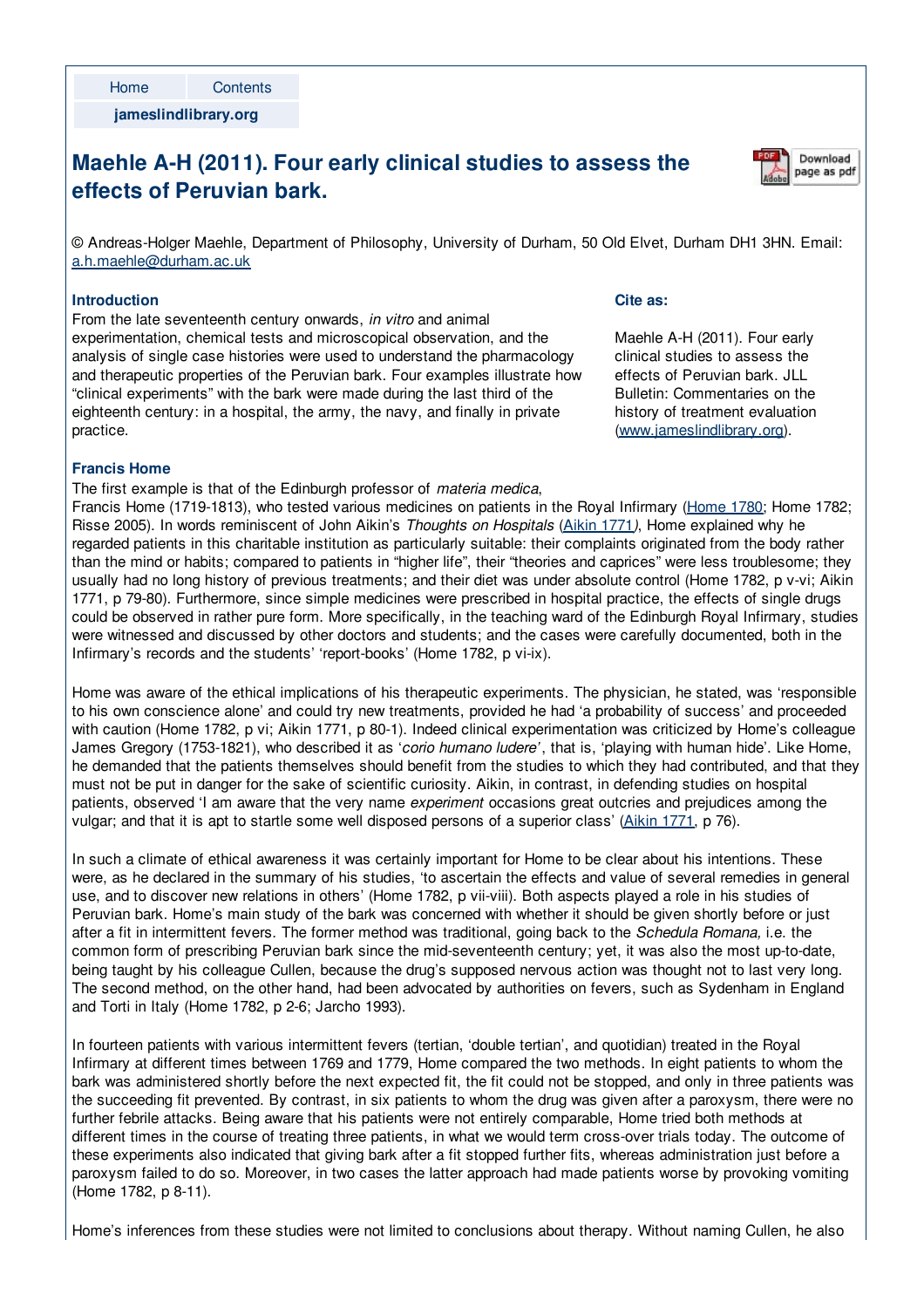modified the latter's theory of the bark's action. In Home's view, the rather long period of time taken by the drug to have its effect showed that it did not act solely through the stomach and nervous system, but that its chief effect depended on its absorption into the circulating blood. In addition, he pointed out that Peruvian bark preparations applied to the skin were effective, which demonstrated that action on the stomach was not necessary. Though Home explicitly conceded that the bark probably did act on the nerves, he thus concluded that it would find 'a much greater field' and 'greater sensibility' in the vascular system (Home 1782, p 12).

Home's remaining experiments explored the efficacy of Peruvian bark in other diseases, without the comparative method used in his first trial. In four patients the drug was given in *typhus nervosus*, or low fever, with varying results. While bark appeared inappropriate when the disease was linked with respiratory problems, it seemed recommendable if there was 'general symptomatic sweating', tremor, or 'little or no drought' (Home 1782, p 15-20). In two cases of *phthisis pulmonalis* (one of whom was from Home's private practice) the bark seemed to make symptoms worse through its property 'to bind the breast' (Home 1782, p 119-20). Finally, in eight patients to whom Peruvian bark was given as an antispasmodic (in epilepsy, hysteria, St Vitus' chorea, catalepsy, and hiccup), most were 'much relieved' or 'cured' (except in hiccup). Home concluded that the bark was an excellent remedy in 'pure spasmodic diseases', but since it was generally known that it was harmful in inflammatory states, care had to be taken to avoid using it in spasms accompanying inflammation (Home 1782, p 206-8).

The reason why Home had experimented with the bark was not only to find the best form of treatment in a given clinical condition. Economic considerations played a role as well. As he explained with reference to his first trial:

It is often necessary to save the bark, as much as possible, in the army and navy. It may become scarce during war, or fail us from other accidents. Less will do, when given in the proper time; more will *be required in a less proper time* (Home 1782, p 1-2)*.*

This was precisely the background to the next two examples of clinical studies to assess the effects of Peruvian bark. These were performed by two surgeons in the British army and navy, respectively, during the American War of Independence.

### **Richard McCausland**

Richard McCausland (dates not known) had been stationed at Niagara since 1774 with the King's 8th Regiment of Foot. The frequency of intermittent fevers among the troops, seamen, and 'persons dependent on the post' had led to a shortage of Peruvian bark, making it necessary for him to try other remedies. Between 1775 and 1781, McCausland treated these patients with tartar emetic (antimony potassium tartrate) in the form of pills or solutions [\(McCausland](http://www.jameslindlibrary.org/illustrating/records/facts-and-observations-on-different-medical-subjects/title_pages) 1783). In his report, published in Andrew Duncan's *Medical Commentaries*, he claimed to have had a success rate of two in three cases with this medicine, and to have 'removed' on the whole three hundred 'agues' in this way (McCausland 1783).

He gave details of some of these cases in statistical tables, which indicated that the pills were more successful than the solutions. Overall, McCausland recorded that, among all his fever patients treated with tartar emetic (in either form), 84 had been 'cured', 19 had 'relapsed', and 49 had not been 'cured'. He compared these results with those following the use of Peruvian bark: 60 fever patients were registered as 'cured' and 34 as 'relapsed'. In other words, the ratio of cures to relapses was about 4:1 for tartar emetic, and about 2:1 for Peruvian bark, and McCausland commented that there had been 'much fewer relapses after the tartar emetic than after the Peruvian bark' (McCausland 1783, p 256). However, he interpreted and weighed his evidence very carefully. He noted that, because of vomiting, tartar emetic had been 'inadmissible' in 15 of the patients treated with bark, and that bark had been previously given without success in a further 15 patients. On the other hand, tartar emetic treatments had been conducted in the summer, when the rate of relapses was usually high, while the bark had been used later in the year, when cold weather put a natural end to the epidemic of intermittent fevers. Moreover, a 'considerable number' of those treated with the bark left Niagara immediately afterwards, so that possible relapses could not be noted. These circumstances spoke indirectly for the tartar emetic. All in all, McCausland concluded that 'the arguments on both sides seem so nearly balanced, that we may venture to take the table as it stands' (McCausland 1783, p 257).

McCausland was similarly careful in his judgements on other comparative studies that he did while at Niagara. For intermittent fevers, these included tartar emetic combined with liquid laudanum (opium in wine) and *sal ammoniac* (ammonium chloride), and tartar emetic together with crude opium; in syphilis, various mercury sublimate preparations, with and without 'decoction of the woods' (probably guaiac and sassafras wood) and warm baths, mercurial ointments plus warm baths, and Plummer's Pills (sulphides of antimony, sublimated sulphur, calomel, and gentian) together with 'decoction of the woods'; and in dysentery, various combinations of emetic and cathartic salts, astringents, ipecacuanha, rhubarb and calomel, and *vitrum ceratum antimonnii* (glass of antimony with beeswax).

The comparative design of McCausland's studies – as well as that of Home's studies on the bark in intermittent fevers – are reminiscent of James Lind's 1747 comparisons of treatments for scurvy (Lind [1753](http://www.jameslindlibrary.org/illustrating/records/a-treatise-of-the-scurvy-in-three-parts-containing-an-inquiry/title_pages)). Yet, there was an important difference. Lind's report indicates that his study was carefully planned prospectively, and performed on a selected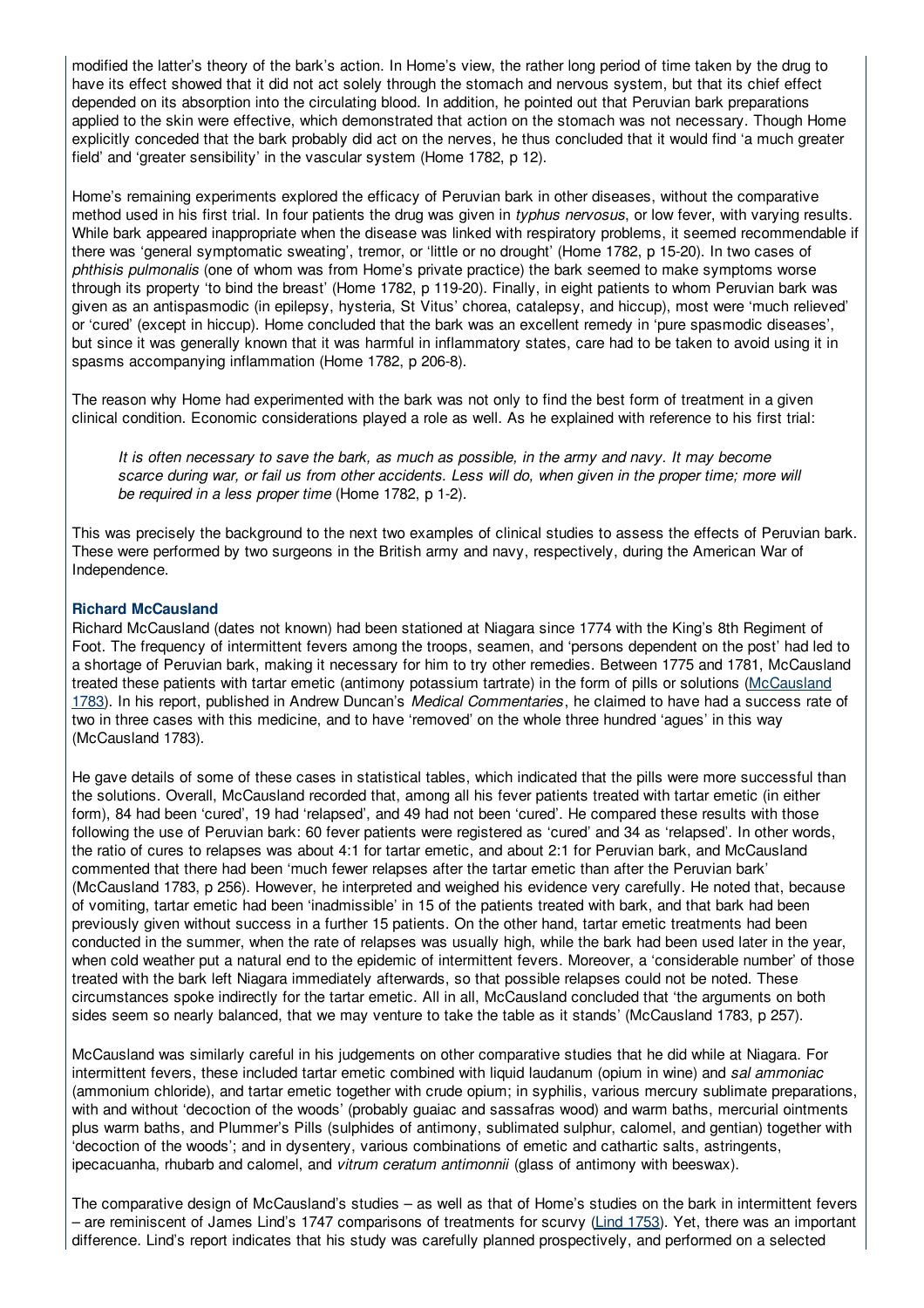group of comparable patients treated concurrently under similar conditions. McCausland's and Home's studies, by contrast, were retrospective comparisons of patients treated over a period of many years during which various treatments had been tried on a rather *ad hoc* basis – sometimes deliberately, sometimes out of necessity.

Even so, the evidence of methodological awareness, especially in McCausland (a figure unknown in the historiography of medicine), is remarkable. The army surgeon, who asked his readers for forbearance, since he had been cut off from the literary world 'for these last thirteen years, and ever since he left the schools of medicine', discussed in detail 'the fallacy of observation'. Errors arose, he argued, when 'decisive conclusions' were drawn from a very limited number of experiments. Individual factors could influence single cases. The patient might hide the cause of his complaints from his physician (for example, in venereal diseases), or, disgusted with a nauseous remedy, he might unjustly ascribe bad effects to it. Diet, air, and other diseases could determine the outcome. Or the 'effort of nature' and 'lucky circumstances' might bring success, leading the practitioner to the false belief that this was due to the remedy. Moreover, medical practice could be influenced by motives of 'prejudice', 'obstinacy', and 'caprice' (McCausland 1783, p 280-3). McCausland concluded that, to avoid errors through such individual influences, large numbers of observations were necessary, and these had to be documented and published:

As long as there is no public repository of facts, nor any channel by which they might be conveyed to *the world, so long will medicine probably labour under the imperfections we have been endeavouring to* describe; for I believe it will readily be acknowledged, that in the proportion that experiments increase in *number, in the same proportion are they set out of the reach and influence of the above mentioned casualties. It follows, therefore, that solid and invariable conclusions upon any subject, can only be drawn from a very large number of experiments and observations* (McCausland 1783, p 281-2).

Obviously unaware of the work of Home and others, McCausland therefore suggested that tabulated registers of cases were kept in military and public hospitals and dispensaries, and that private practitioners did the same. The colleges of physicians, he imagined, could organize clinical studies in the hospitals, and as a result, the pharmacopoeias would quickly be 'weeded of their useless articles, whilst the virtues of every truly valuable remedy would be publicly known, and established upon the most incontestable footing' (McCausland 1783, p 285-6).

### **Robert Robertson**

As for McCausland, it was the scarcity of the Peruvian bark during the American War – not doubts about its efficacy – which prompted the 'arithmetic observations' on this medicine made by Robert Robertson (1742-1829) in the Royal Navy. In 1776, when his observations began, Robertson had served for over fifteen years with the navy and was surgeon on His Majesty's Ship *Juno*. From his long experience he had been convinced that the bark was the 'only' reliable cure of fever in hot climates (Robertson 1773; 1783; [1789](http://www.jameslindlibrary.org/illustrating/records/observations-on-jail-hospital-or-ship-fever/title_pages); [1790](http://www.jameslindlibrary.org/illustrating/records/essay-on-fever/title_pages); 1807) Accordingly he had used the drug also for the treatment of ship fever (the equivalent to 'typhus' or hospital fever) when it broke out on board the *Juno* in America (Robertson 1789). Towards the end of 1776, however, he was running out of stock. When the ship arrived at New York, Robertson later recalled that 'Peruvian bark was sold a guinea per pound: a price sufficient to tempt the sellers of that valuable drug to adulterate it; and to prevent surgeons of his majesty's ships from purchasing it'. He could therefore only use the bark 'in particular cases', a fact, which became the basis of a therapeutic comparison (Robertson 1807, vol. ii, p 176-177).

Because of the shortages, most of Robertson's fever patients had to be treated with antimony preparations, camphor, and blisters. Robertson recorded six deaths among the 296 patients of this group, and contrasted this mortality of 1:49 (2.03%) with only one death in 216 fever patients (0.46%) who had been given Peruvian bark. These figures referred to cases treated on board the *Juno*. A number of the ship's fever patients were sent to the New York Hospital and Rhode Island Hospital, where they were treated with camphor and antimonials. In both these institutions the death rate for these patients was about 1:7 (5 of 36, and 4 of 26, respectively) (Robertson 1807, vol ii, p 233). In Robertson's view these results – which he presented in tables – demonstrated how justified his preference for the cinchona treatment had been (Robertson 1807, vol. ii, p 177). In fact he became later known as a staunch advocate of a generous and early administration of the bark in any kind of fever (except those originating from 'actual inflammation, or topical affection') (Robertson 1789). Or as Robertson put it full of confidence in 1789, now being physician to the Royal Hospital in Greenwich:

The danger which theorists threaten us with, from an early and liberal use of bark in fever, strikes me with the same idea as if they told me, I should possibly fall, if they saw me running out of a magazine of powder, which I knew was immediately to blow up by a train leading to it being lighted. (Robertson 1789, p 371-372)

## **T Colingwood**

As mentioned above, Home had seen the 'theories' and 'caprices' of patients in 'higher life', that is, of private patients, as an obstacle to therapeutic experimentation. And John Aikin had stressed in the same context that, outside the hospital, practitioners had to be too much concerned about their reputation and were therefore reluctant to try new methods of treatment (Aikin [1771,](http://www.jameslindlibrary.org/illustrating/records/thoughts-on-hospitals/key_passages?page=3) p 80). Yet the enthusiasm both for Peruvian bark and for arithmetic observations of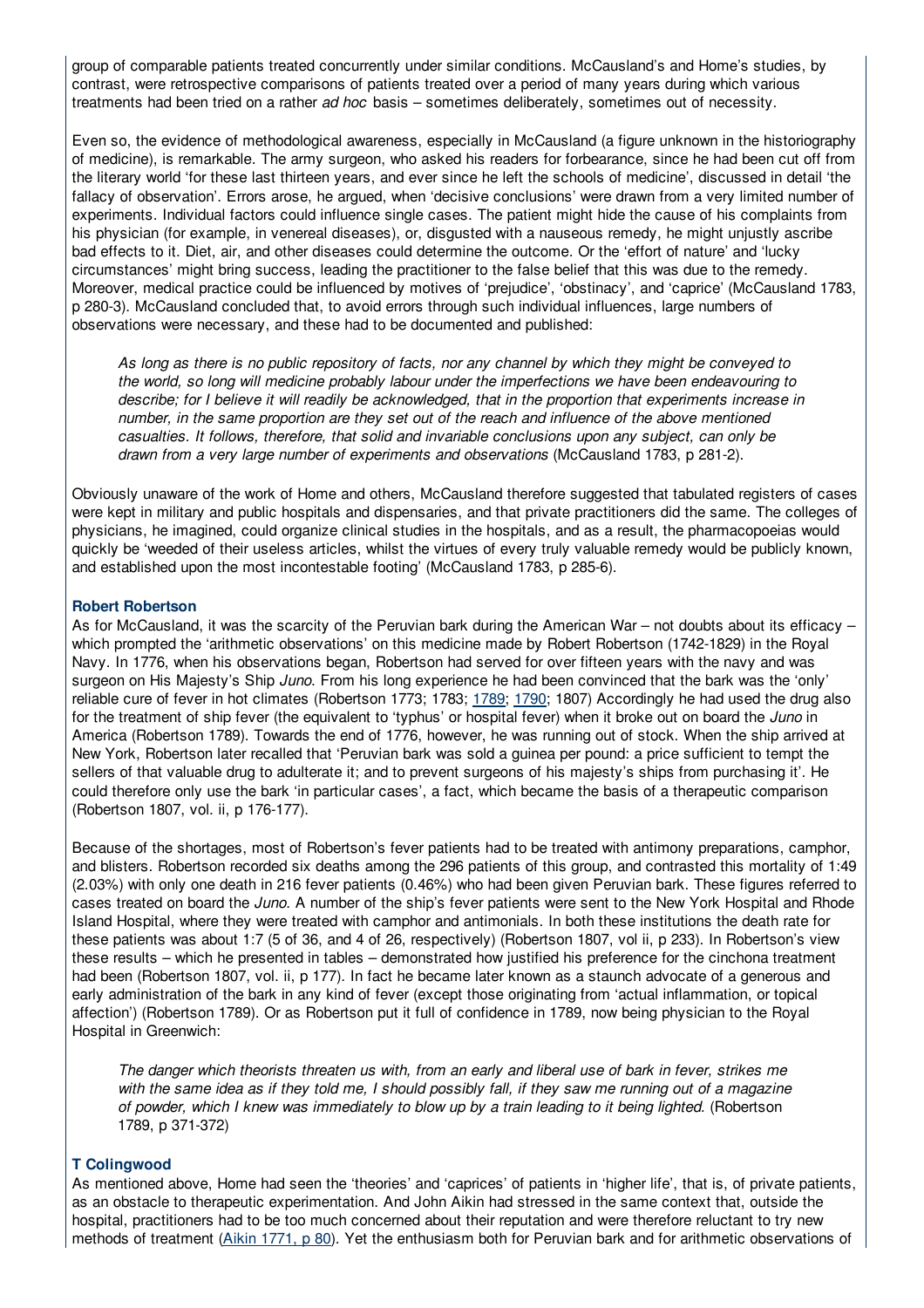its effects also reached private practice.

In 1785, Duncan's *Medical Commentaries* published a report from T Colingwood (dates not known), an otherwise unknown surgeon in Alnwick, Northumberland. This included quantitative information about his various therapeutic experiences with the bark (Colingwood 1785). Colingwood's observations were less organized and less coherently presented than those of Home or of the military surgeons McCausland and Robertson; they were also based on the results of retrospective analysis of cases. But Colingwood had clearly followed two approaches. First he explored the therapeutic spectrum of Peruvian bark. He reported having 'cured' 22 out of 25 cases of intermittent fever with bark in 1778, and, in the same year, of 80 smallpox patients given the bark, five died, compared with two out of six patients who had not been treated with it. The following year, 21 of 25 cases of confluent smallpox had recovered after the bark therapy, and, of nine dysentery patients who had previousy been treated with ipecacuanha, *vitrum antimonii ceratum*, and bloodletting, five recovered after treatment with bark. Colingwood further mentioned that he had used the bark successfully in whooping cough, remittent fevers, mortification in cachectic patients, slow and nervous fevers, and periodic pain in the face and temples, which he regarded as 'a species of rheumatism'. On the other hand, Peruvian bark had proved 'hurtful', if a 'topical inflammation' or an 'obstruction of the viscera' existed, and it had increased the 'hectic fever' of *phthisis pulmonalis*. In other words: Colingwood's (more or less) quantitative observations largely supported the therapeutic indications for the bark which had been suggested by more prominent authors of his time, such as Pringle, Cullen, and Home.

Colingwood's second approach concerned the therapeutic efficacy of different 'species' of Peruvian bark then on the British market. The experiences described above had been made with the commonly used 'quill bark'. In 1779, however, so-called 'red Peruvian bark' had become available. Colingwood, who regarded 'experiments tried on human bodies preferable to pharmaceutical investigation', reported his observations with the new kind of bark: of eight patients with intermittent fever in 1782 he had 'cured' four with 'red' and two with 'quilled' bark. Moreover, he reported successful use of the new red bark in nervous fevers, in two cases each of 'chronic rheumatism' and 'obstructed menses', and 'without any failure' in dysentery. On the whole he thought the new, red bark was more reliable, and curative in smaller doses, than the conventional sort; and it rarely caused gripes, which had been a common problem with the quill bark (Colingwood 1785, pp 273-5). In fact in the mid-1760s, the young Thomas Percival, then practising in Warrington, had made numerous pharmaceutical studies to find a preparation of the bark that was not only 'elegant' and 'sufficiently efficacious', but also 'palatable' (Percival 1767, p 221-3).

Collectively, the examples of Home, McCausland, Robertson and Colingwood show the methodical range used by these late eighteenth century medical practitioners in their attempts to justify and refine therapeutic methods by providing comparative, quantitative information on their successes and/or failures with different forms of treatment. The quantitative, retrospective analysis of their therapeutic experiences during a given time, sometimes with a few, sometimes with hundreds of cases arranged in tables, helped practitioners to shape their preferred methods of treatment (see also Maehle 2008; [Tröhler](http://www.jameslindlibrary.org/illustrating/articles/the-introduction-of-numerical-methods-to-assess-the-effects-of-m) 2010), although they were aware that the outcomes of their therapies could have been influenced by many factors beyond the remedy itself.

There was also an ethical awareness about the risks for patients posed by novel treatments, as well as concern about a practitioner's reputation if his patients felt that they were experimented upon. However, charitable hospital practice and shortages of medical supplies in the army and navy during wartime provided opportunities to investigate the efficacy of an established but expensive remedy such as Peruvian bark for new indications or different manners of application, and to compare it with other, cheaper treatments.

**Note:** This article is based on a section (p 268-275) of Maehle A-H (1999). 'Peruvian Bark: from specific febrifuge to universal remedy'. In Maehle A-H. *Drugs on Trial: Experimental Pharmacology and Therapeutic Innovation in the Eighteenth Century*. Clio Medica/The Wellcome Institute Series in the History of Medicine. Amsterdam: Rodopi, the full text of which is available here:

<http://www.ingentaconnect.com/content/rodopi/clio/1999/00000053/00000001/art00005>

### **Acknowledgement**

The author thanks Sir Iain Chalmers for his friendly encouragement and the Wellcome Trust for its generous support.

This James Lind Library commentary has been republished in the *Journal of the Royal Society of Medicine* 2013;106:150-155.

### **References**

Aikin J (1771). Thoughts on hospitals. London: Joseph Johnson.

Colingwood T (1785). Observations on the Peruvian Bark. Medical Commentaries, x, 265-275.